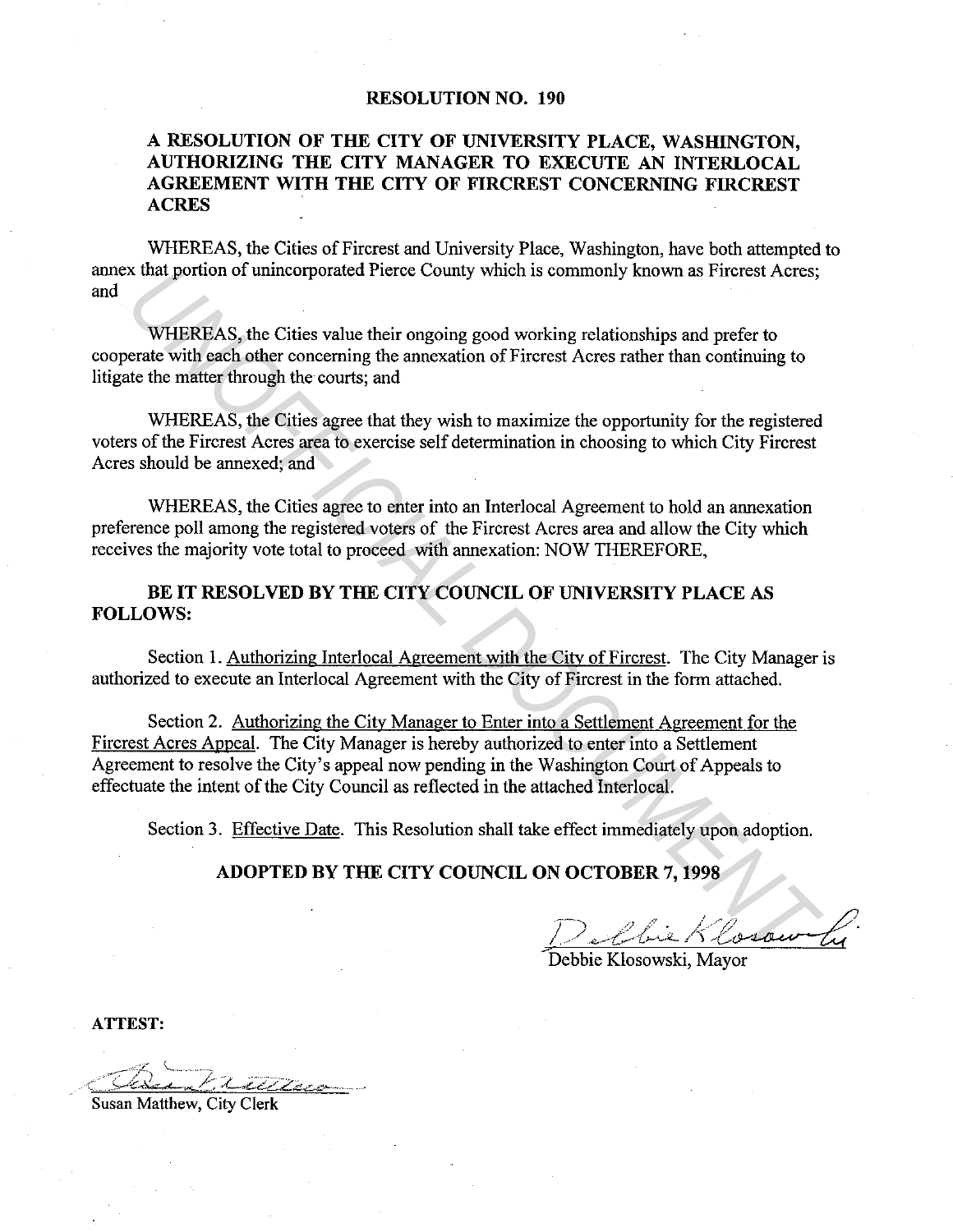## **An Interlocal Agreement Between the Cities of Fircrest and University Place, Washington Concerning the Annexation of Fircrest Acres, an Unincorporated Area of Pierce County**

WHEREAS, the Cities of Fircrest and University Place, Washington, have both attempted to annex that portion of unincorporated Pierce County which is commonly known as Fircrest Acres; and

WHEREAS, there is presently an appeal pending before Division II of the Washington Court of Appeals relating to University Place's efforts to annex Fircrest Acres; and

WHEREAS, the Cities value their ongoing good working relationships and prefer to cooperate with each other concerning the annexation of Fircrest Acres rather than continuing to litigate the matter through the courts; and

WHEREAS, the Cities agree that they wish to maximize the opportunity for the registered voters of the Fircrest Acres area to exercise self determination in choosing to which City Fircrest Acres should be annexed; and

WHEREAS, the Cities agree to hold an annexation preference poll among the registered voters of the Fircrest Acres area and allow the City which receives the majority vote total to proceed with annexation: NOW THEREFORE,

PURSUANT TO RCW 39.34, THE INTERLOCAL COOPERATION ACT, AND OTHER GOVERNING AUTHORITY, THE CITIES OF FIRCREST AND UNIVERSITY PLACE AGREE AS FOLLOWS:

- !. Encouraging Pierce County to include the Fircrest Acres area within the City of Fircrest's Urban Service Area. The Cities of Fircrest and University Place jointly request that the Pierce County Council immediately include the Fircrest Acres area within the City of Fircrest's urban service area. This will result in Fircrest Acres being situated within the urban service areas for both Cities. WHEREAS, the Cities of Fircrest and University Place, Washington, have both attempted to annex that portion of unincorporated Pierce County which is commonly known as Fircrest Acres, and WHEREAS, there is presently an appe
	- 2. Jointly Petitioning the Court of Appeals to Continue the Oral Argument on the Pending Annexation Appeal to the Spring 1999 term. The Cities agree to immediately petition the Court of Appeals to continue until the Spring 1999 term the oral argument on the pending annexation efforts by the City of University Place now scheduled for oral argument on October 27, 1998.

Interlocal Agreement Between Fircrest & University Place Concerning Fircrest Acres Ocfober 7, 1998 Page I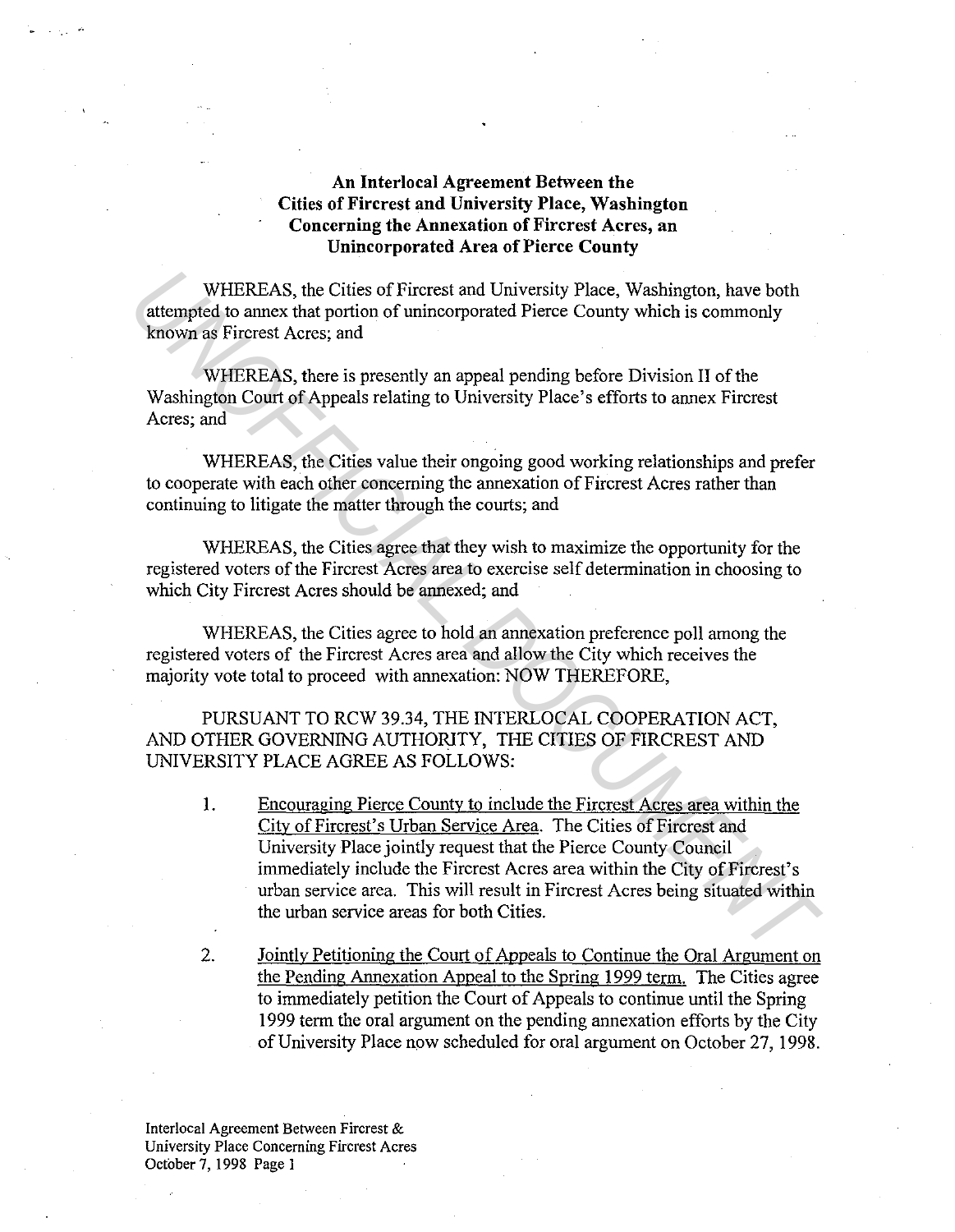3. Requesting the Pierce County Auditor to Conduct an Annexation Preference Poll Among the Registered Voters of the Fircrest Acres Area. The Cities agree to jointly request the Pierce County Auditor to conduct an annexation preference poll among the registered voters of the Fircrest Acres area to determine to which City the registered voters of Fircrest Acres prefer to be annexed. The annexation preference poll will be conducted at the earliest practical date.

4. Cooperation in the Annexation Preference Poll. The Cities agree: (1) to cooperate in the preparation of the annexation preference poll ballot and any explanation thereto, a copy of which is attached as Exhibit A; (2) to share equally in the costs of the annexation preference poll; (3) that the annexation preference poll ballots will be mailed on October 12, 1998 and must be returned to the County Auditor no later than November 5, 1998; (4) the ballots will be mailed along with a joint letter of explanation by the Mayors of Fircrest and University Place, a copy of which is attached as Exhibit B; and (5) each City will send independently to voters factual information.

5. Agreement to Allow the City Selected by a Majority Vote of the Registered Voters of the Fircrest Acres Area in the Annexation Preference Poll to Proceed with Annexation. The Cities agree that: (1) the City which receives the majority vote from the registered voters of Fircrest Acres who vote in the Annexation Preference Poll should be able to proceed with the annexation process; (2) the City which receives the majority of votes will be able to proceed with annexation of Fircrest Acres by any lawful method allowed in RCW 35A.14., the code city annexation chapter; (3) when the City with the majority of votes proceeds with annexation the other City will refrain from invoking the jurisdiction of the Washington State Boundary Review Board for Pierce County; and (4) that if the jurisdiction of the Boundary Review Board is invoked by any other person or governmental entity, the non-majority vote city will appear and support the annexation of Fircrest Acres to the City which received the majority of votes. 4. Cooperation in the Annexation Preference Poll. The Cities agree: (1) to cooperate in the preparation of the annexation preference poll; (3) that the maximum of the annexation preference poll; (3) that the maximum of the

6. Leveling the Playing Field by an Agreed Disposition of the Pending Annexation Petition Brought By the City of University Place. The Cities agree to level the playing field and allow the City which receives the majority vote in the annexation preference poll to proceed with the annexation process by jointly petitioning the Court of Appeals to dismiss the annexation petition brought by the City of University Place with an agreed order or findings that pursuant to this Interlocal Agreement: (1) University Place's petition to annex shall be withdrawn; (2) Fircrest's invocation of Boundary Review Board jurisdiction shall be withdrawn; (3) the Boundary Review Board decision shall be withdrawn; and (4) the appeal should be dismissed with prejudice and without costs to any party.

Jnterlocal Agreement Between Fircrest & University Place Concerning Fircrest Acres October 7, 1998 Page 2